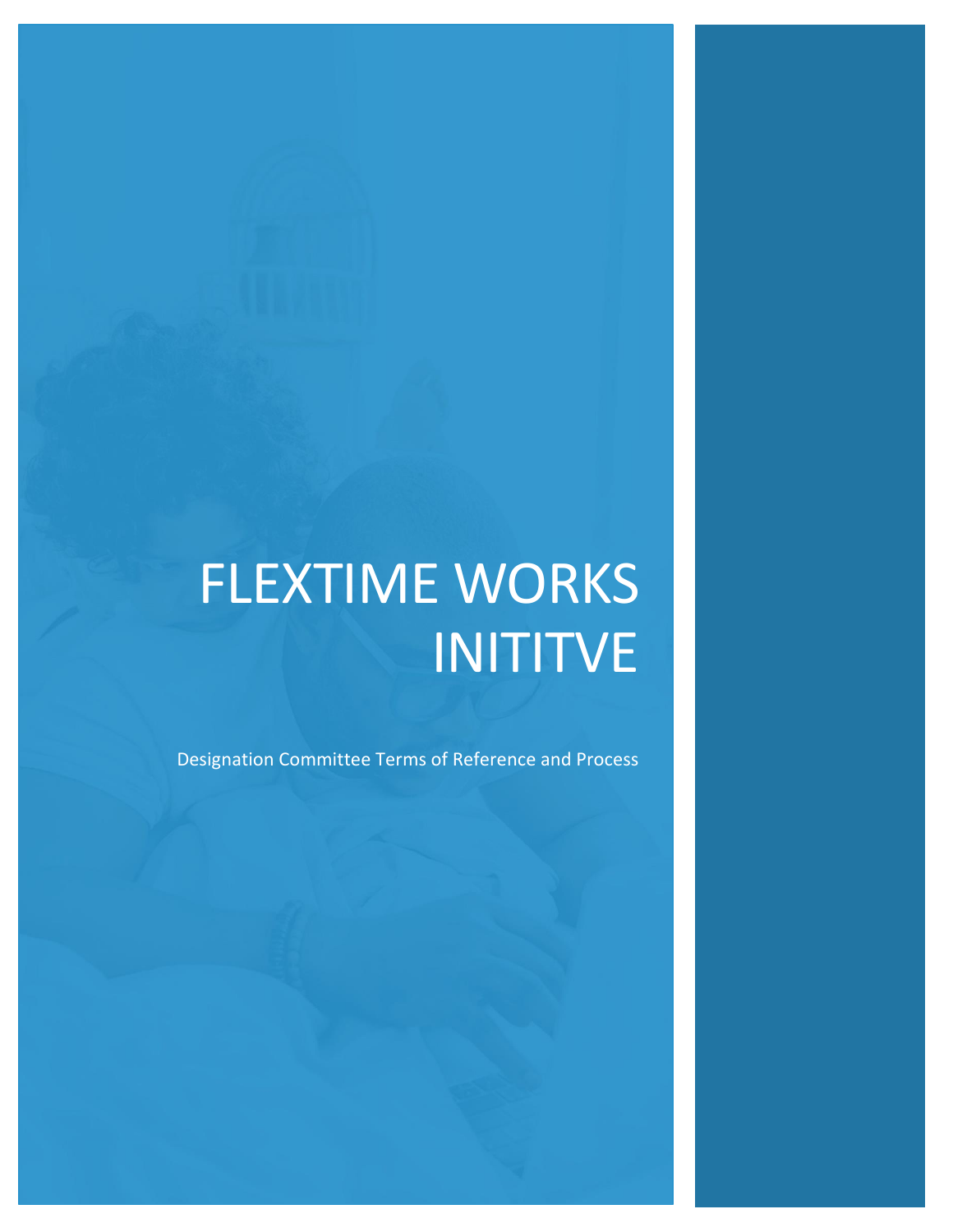



## **Mandate and Responsibilities**

The mandate of the FlexTime Works Initiative's (FWI) Designation Committee (Committee) is to award the FlexTime Champion designation to workplaces by reviewing and assessing the applications and selfassessment surveys submitted by applicant workplaces.

## **Committee Support**

The FWI program is hosted by the Parents' Place Yarmouth Family Resource Centre and managed through the FWI team. The team supports the work of the Designation Committee.

## **Composition, Number and Expertise**

The Committee comprises five members, including representation from the Parents' Place Yarmouth Family Resource Centre, a local employee, and a local community-at-large member. At least two of the members will represent the business community.

The combined expertise and knowledge of the Committee will represent a strong understanding of the social and economic value of work-life balance initiatives on businesses, non-profits, individuals, and the community. Members must reside in the Tri-County area or have lived there in the past and are volunteers.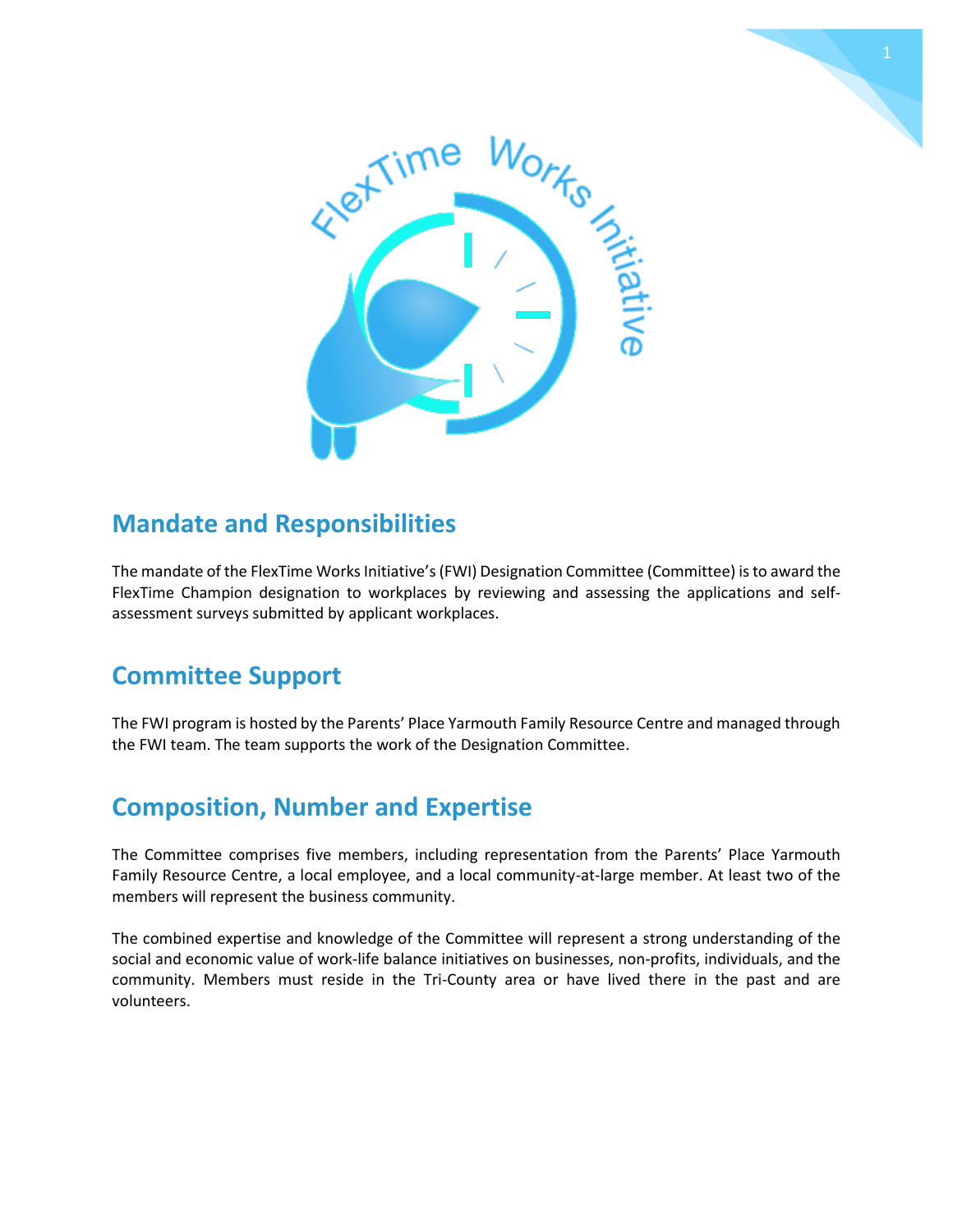#### **Inaugural Committee, Renewal, and Term**

The FWI team will appoint the first Committee. After the appointment of the inaugural Committee, the members will make recommendations for future membership. These are volunteer roles, and members can serve on the Committee for up to four years.

## **Selection of Chair and Responsibilities**

The Committee members shall select a Chair to manage its meetings from amongst its members. The Chair is responsible for leading discussions and communications to applicants about the outcome of their application for FlexTime Champion designation.

#### **Spokespersons**

The Chair is the Committee's spokesperson. He/she may assign their responsibilities to another member or the FWI team. The FWI program's spokesperson is the Parents' Place Executive Director, who may also designate that role.

#### **Decision Making**

All Committee members review each application, and the FlexTime Champion designation will be awarded by consensus.

#### **Frequency, Type of Meetings and Participation**

The Committee will meet as required to review applications for FlexTime Champion designation. It may meet to review only one application.

All members contribute to the assessment of each workplace application, and the Chair may accept an absent member's views and recommendations by email. The Committee may meet in person, by phone, or virtually.

#### **Committee Conflict of Interest and Confidentiality**

Committee members will be required to sign a confidentiality agreement and declare conflicts of interest related to any applicant workplace. Should a member declare a conflict of interest related to an applicant's workplace, they will not take part in the review of that applicant's information. Another Committee member will be recruited and assigned to the review of that application.

The member conflict of interest and confidentiality undertaking is provided at the end of this document.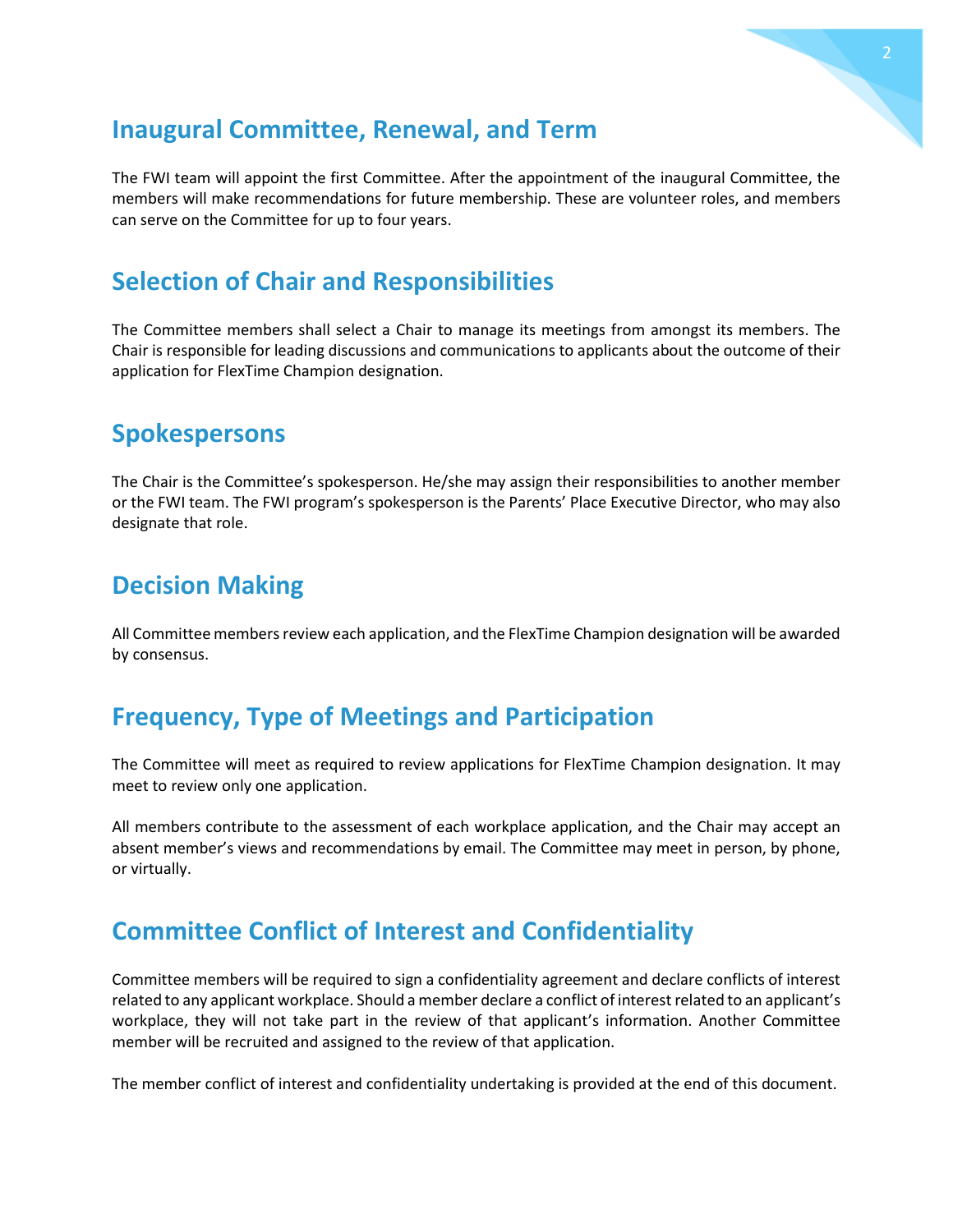# **Parents' Place Yarmouth Family Resource Centre Leadership**

Parents' Place Yarmouth Family Resource Centre will lead the coordination of the program. Its FWI team is responsible for the following:

- Program promotion and outreach to local area workplaces
- Managing communications with applicants before and during their application for FlexTime Champion designation
- Managing the application process as outlined below and supporting the work of the Committee
- Setting Committee meeting times and extending invitations to returning or new Committee members
- Ensuring that Committee members review the conflict of interest and confidentiality agreement in advance of receiving applications. Should there be a conflict of interest, the Committee member will replace the member during the application review.
- Attend Committee meetings, taking minutes and maintaining a record of decisions
- Create and provide successful workplaces with their designation certificate and provide digital images for the workplace's self-promotion of their accomplishment
- Along with the Committee Chair, act as the program's spokesperson

#### **FWI Process**

#### **Ongoing**

- The program will be promoted throughout the Tri-County area by Parents' Place and its partners, including the Yarmouth and Area Chamber of Commerce and Yarmouth Works.
- Parents' Place and the FWI team may set application deadlines or accept applications on an ongoing basis. The FWI team will review applications for completeness. If information is missing, they will reach out to applicants for clarification or additional information.
- The FWI team will advise each applicant of the process and when they can expect a decision.

#### **Meeting Preparation**

- The FWI team will identify a meeting date and invite the Committee members.
- The FWI team will provide the applicant company names to the Committee members three weeks before the meeting date (applications will not be distributed during this time).
- Committee members will be asked to declare any conflicts of interest and acknowledge having read the conflict of interest and confidentiality undertaking. Should an invited member declare a conflict, they will decline to take part in the review of that workplace's application. In that case, the Committee will identify another person to serve as a reviewer of that application.
- Committee members will then receive applications and the self-assessment survey responses via email for the initial review. Within seven days of receiving the applications, members suggest where further information or verification would be valuable and communicate that to the FWI team. In the absence of this advice, the FWI team will identify one or two items for verification.
- One or two Committee members will interview the applicant's employee reference or request the FWI undertake that activity and report to the Committee.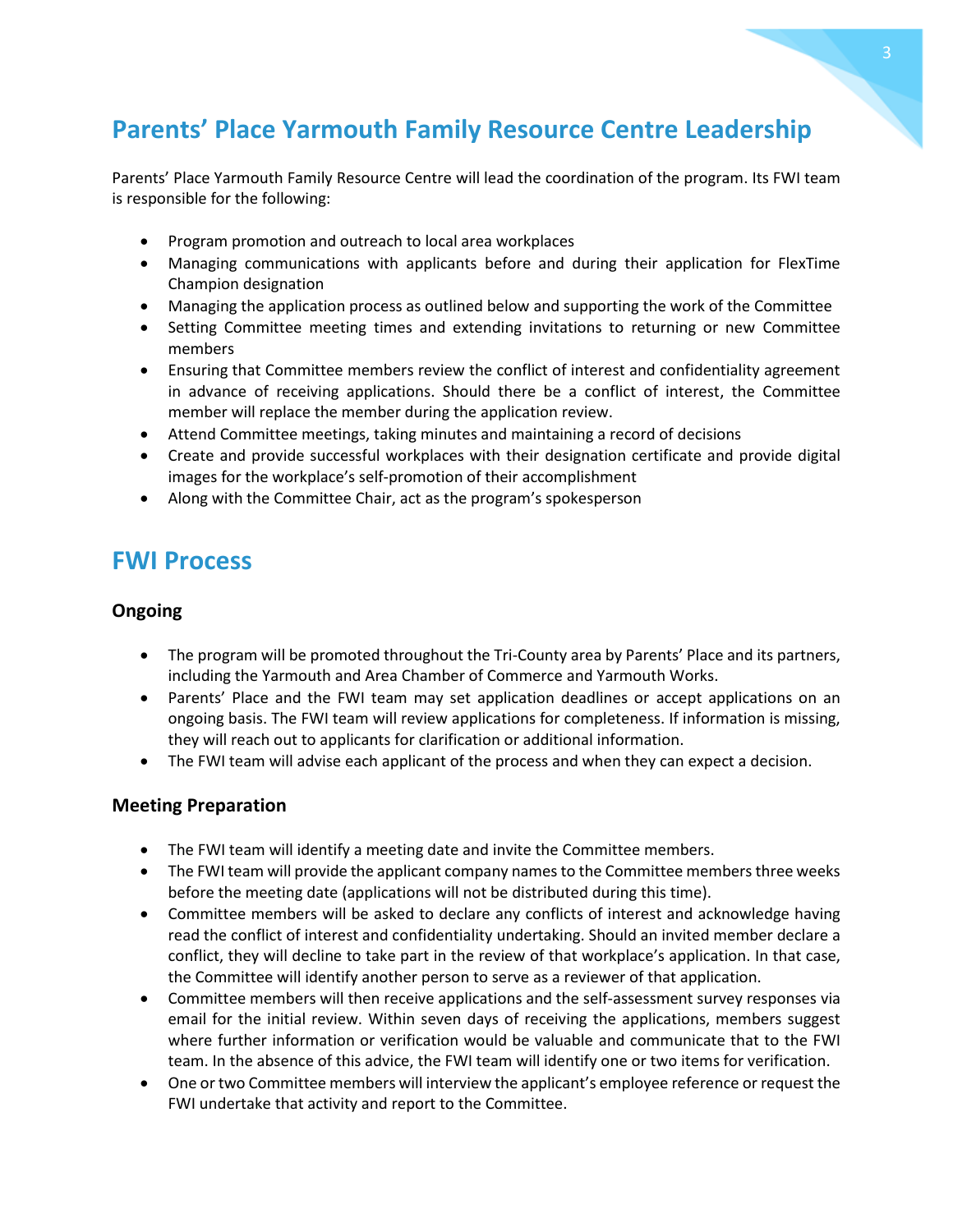#### **Meeting**

- The Committee will meet to review areas of verification and the outcomes of the reference interviews.
- The Committee will vote to award FlexTime Champion designation or to provide feedback to the applicant for success in a future application.
- The Committee and the FWI team will determine a date for announcement and plans for any recognition.

#### **Follow Up**

- The Chair, directly or through the FWI team, will advise the applicants of the Committee's decision and the date of public recognition. Applicants should be contacted within the week following the Committee meeting.
- Applicants are asked not to share the decision until after the Committee publicly announces its decisions.
- The FWI team will provide successful applicants with the designation certificate and offer digital images to the workplace's self-promotion of their accomplishment

## **Conflict of Interest and Confidentiality Policy**

The Designation Committee members and Parents' Place staff are required to protect and hold confidential all non-public information obtained through their participation in the designation process, whether that information is learned through their review of the applications or during the Committee meetings.

The Committee aims to ensure that its members are aware of their obligations to disclose any conflicts of interest that they may have and to comply with this policy to ensure they effectively manage those conflicts of interest as Committee members.

A conflict of interest may occur if the applicant workplace is owned or managed by the member's family, extended family, friend, or if the applicant workplace has another form of an ongoing relationship with a Committee member that could be viewed as impeding the Committee member's judgement.

Committee members are asked to disclose their relationship with businesses that apply for designation through the FWI.